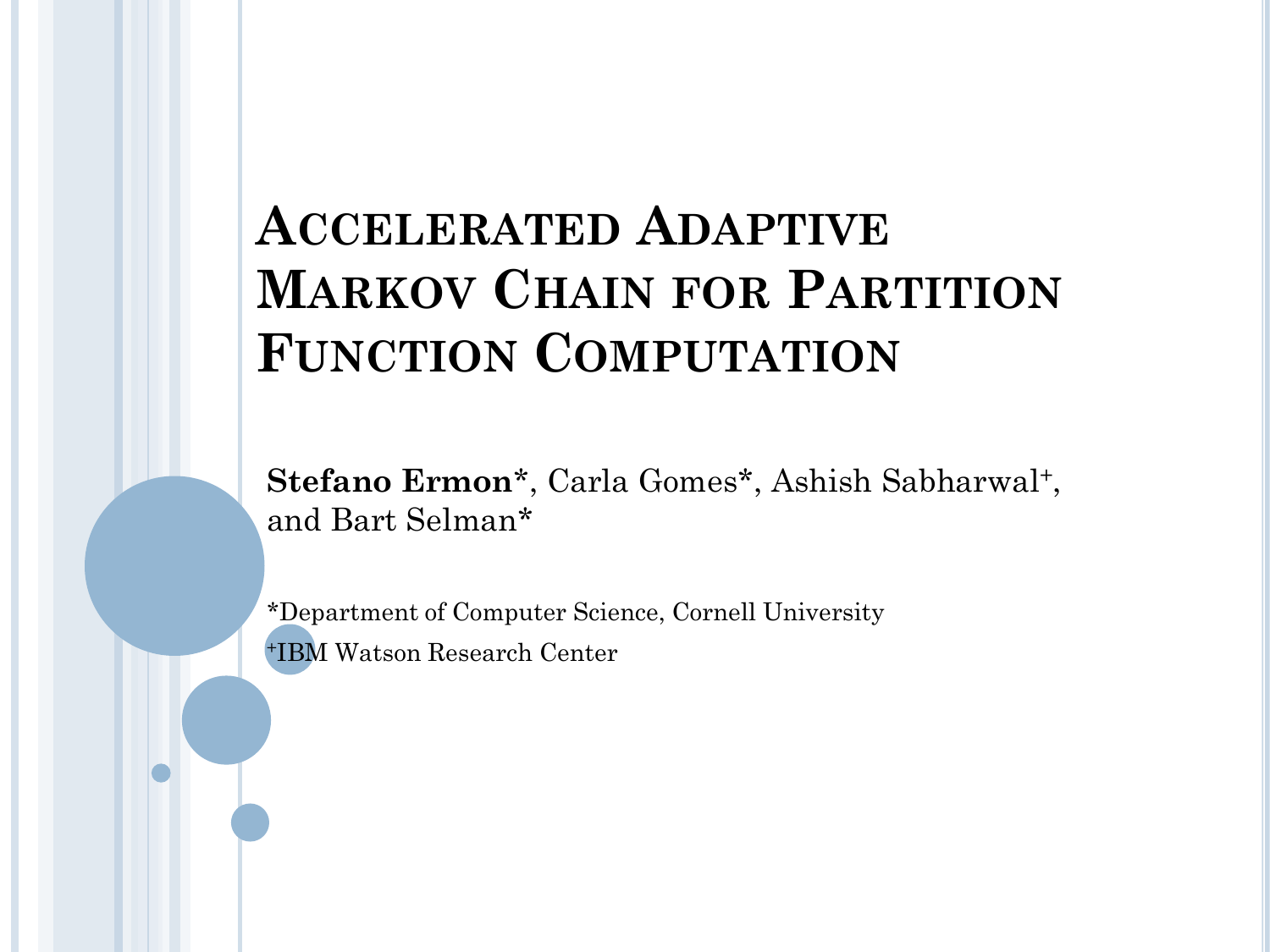## Partition Function Computation

• Normalization constant in factored probabilistic models (e.g., MRFs, MLNs with soft probabilistic constraints)

Z = S*um over exponentially many configurations* 

*Hard to compute. Can we approximate it?*

• *Flat Histogram* method (Wang-Landau)



Partition of the set of all possible configurations (according to energy) Adaptive MCMC will eventually visit all subsets (= colors = energy levels) equally often (Contrast: Metropolis/SA, according to Boltzmann weight)





Estimates the size of the subsets (*density of states*), which also gives the partition function Z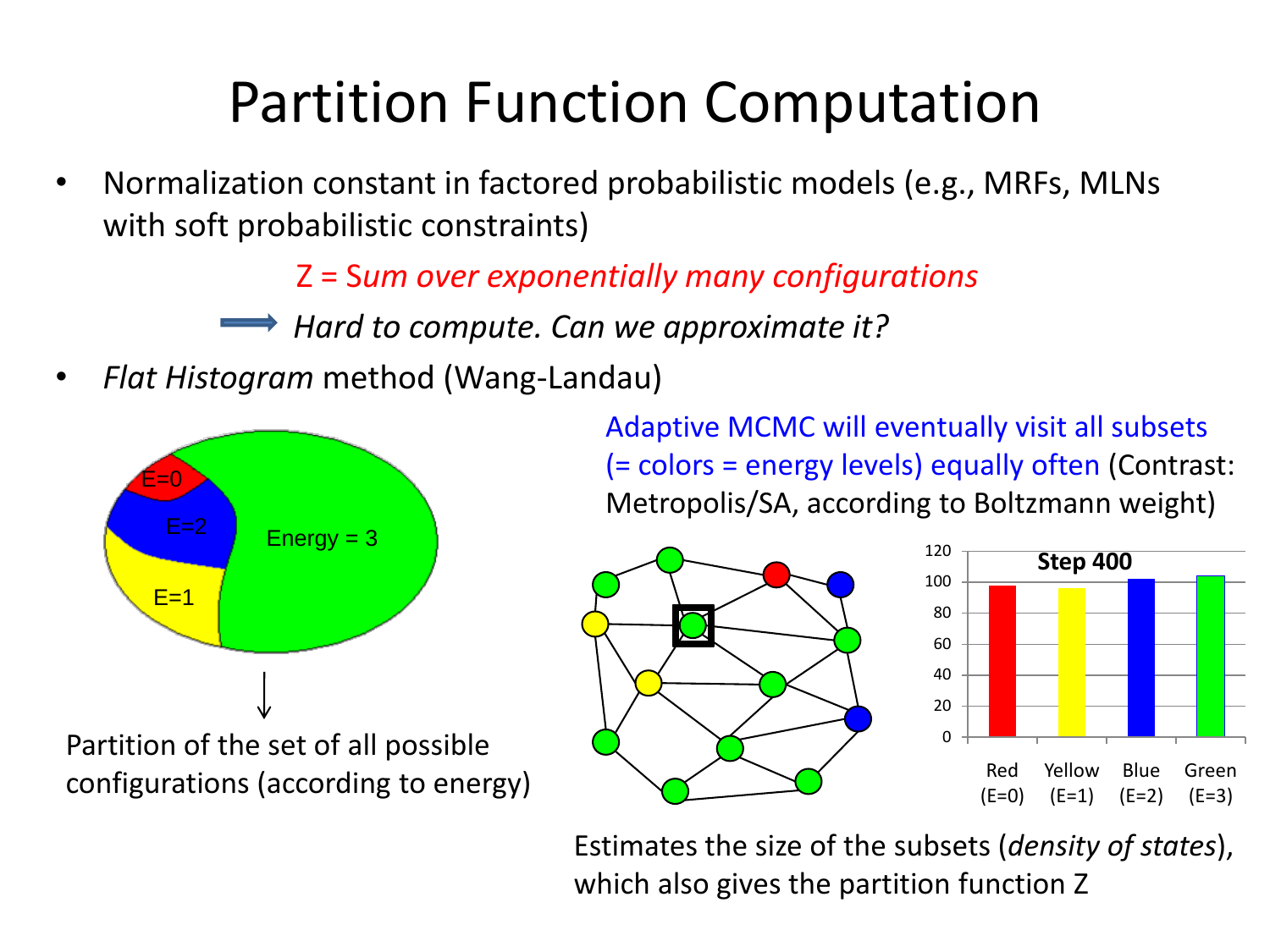# Our Contributions

1a. **Energy Saturation**: single bucket for high energy states



Increasing energy

- $\bullet$  Fewer buckets  $\bullet$  faster
- (Tight) Upper bound on Z
- 1b. **Focused moves**: variables occurring in violated constraints are flipped more frequently (preserving detailed balance)



2. **New application**: density of states gives *parameterized partition function* e.g. at all temperatures, all weights of the soft constraints  $\longrightarrow$  learning